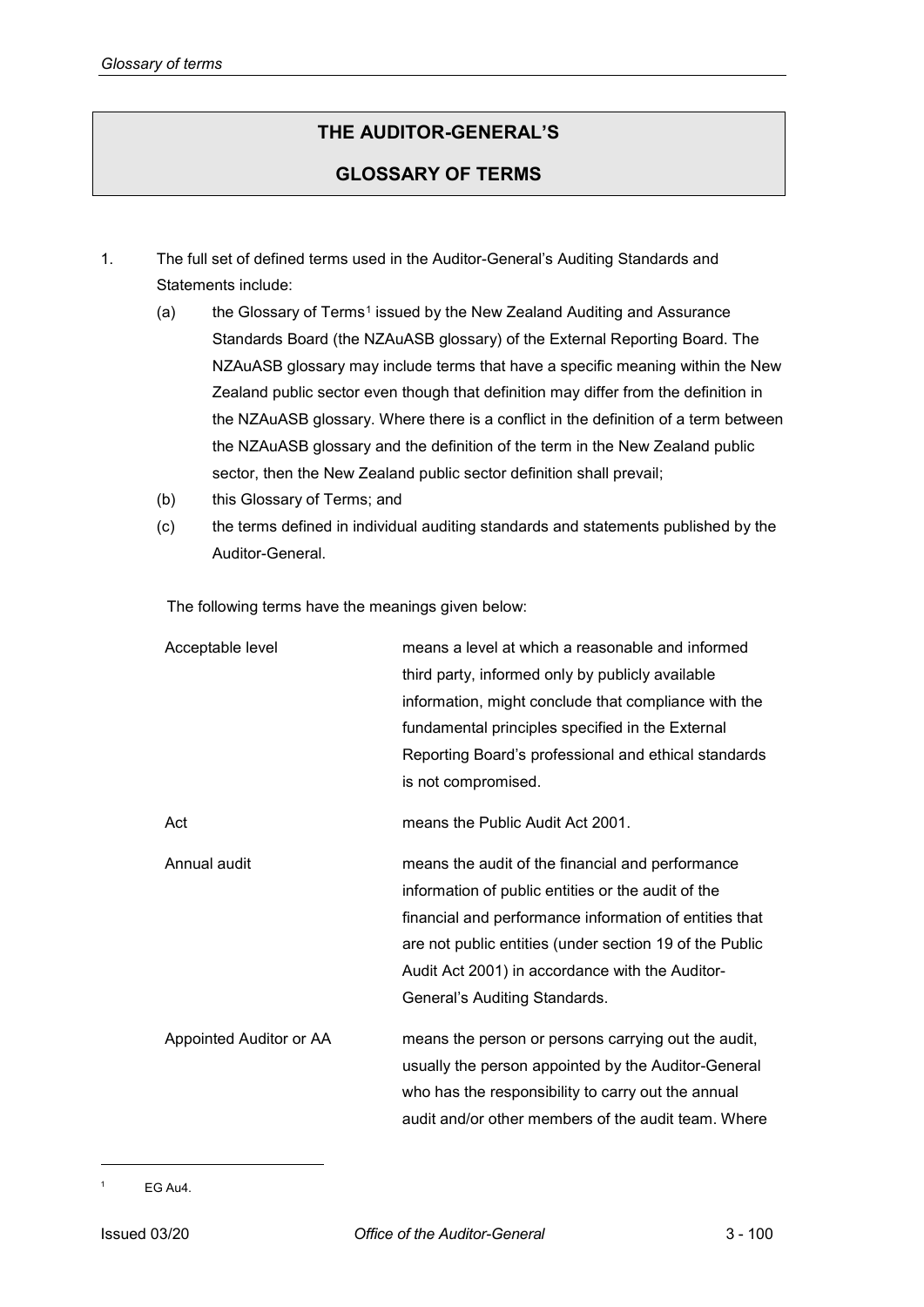|                                                       | applicable, the Appointed Auditor is assisted by the<br>Audit Service Provider. Where an Auditor-General's<br>Statement or Standard expressly intends that a<br>requirement be fulfilled by the Appointed Auditor<br>personally, the requirement will indicate that the<br>Appointed Auditor shall personally satisfy the<br>requirement.                                                                                                                                                                                                            |
|-------------------------------------------------------|------------------------------------------------------------------------------------------------------------------------------------------------------------------------------------------------------------------------------------------------------------------------------------------------------------------------------------------------------------------------------------------------------------------------------------------------------------------------------------------------------------------------------------------------------|
| Audit brief                                           | means the instructions and guidance published by the<br>Auditor-General that Appointed Auditors are required<br>to incorporate into their overall audit strategy and<br>audit plan, where applicable, when carrying out an<br>annual audit on behalf of the Auditor-General.                                                                                                                                                                                                                                                                         |
| Audit Service Provider or ASP                         | means a structure that is aimed at co-operation and:<br>that is clearly aimed at profit or cost sharing; or<br>that shares any of the following: common<br>ownership, control, or management; common<br>quality control policies and procedures;<br>common business strategy; the use of a<br>common brand name; or a significant part of<br>professional resources.<br>Audit Service Provider or ASP refers to all partners<br>and persons who have an employment contract or a<br>contract for services with the Audit Service Provider or<br>ASP. |
| Auditor-General                                       | means the Controller and Auditor-General, appointed<br>under Part 2 of the Public Audit Act 2001.                                                                                                                                                                                                                                                                                                                                                                                                                                                    |
| <b>Auditor-General's Auditing</b><br><b>Standards</b> | means the auditing standards published by the<br>Auditor-General under section 23 of the Public Audit<br>Act 2001.                                                                                                                                                                                                                                                                                                                                                                                                                                   |
| Auditor-General's auditing<br>statements              | means the auditing statements published by the<br>Auditor-General on particular topics that provide<br>guidance specific to the public sector and that are<br>based on the equivalent:<br>professional and ethical standards issued by<br>the External Reporting Board; or<br>auditing and assurance standards issued by<br>the NZAuASB.                                                                                                                                                                                                             |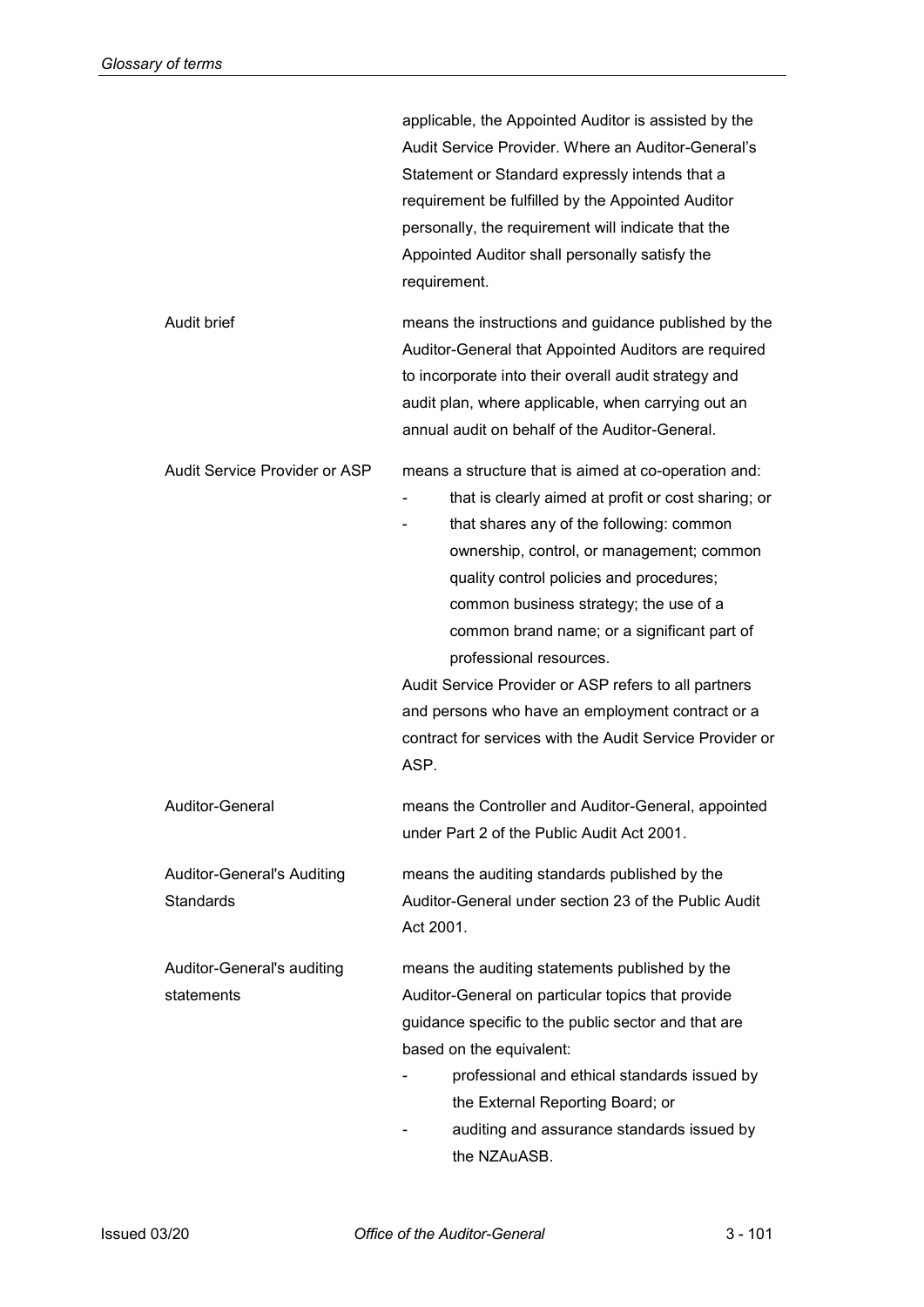| Auditor-General's specific<br>auditing standards       | means the auditing standards published by the<br>Auditor-General on topics for which there is no<br>equivalent professional and ethical standard or where<br>there is no equivalent auditing and assurance<br>standard. These standards cover aspects specific to<br>the public sector.                                                                                                                                                                                                                        |
|--------------------------------------------------------|----------------------------------------------------------------------------------------------------------------------------------------------------------------------------------------------------------------------------------------------------------------------------------------------------------------------------------------------------------------------------------------------------------------------------------------------------------------------------------------------------------------|
| Deputy Auditor-General                                 | means the Deputy Controller and Auditor-General,<br>appointed under Part 2 of the Public Audit Act 2001.                                                                                                                                                                                                                                                                                                                                                                                                       |
| <b>Effectiveness</b>                                   | means the extent to which objectives are achieved<br>and relates to the actual effect of an activity against<br>the intended effect.                                                                                                                                                                                                                                                                                                                                                                           |
| Efficiency                                             | means that minimum resources are used to achieve a<br>given quantity and quality of output or that a maximum<br>output is gained with a given quantity and quality of<br>resources, and relates to resources being used to<br>produce outputs to achieve objectives.                                                                                                                                                                                                                                           |
| <b>External Reporting Board or</b><br>XRB <sup>2</sup> | means the statutory entity constituted under the<br>Financial Reporting Act 2013 to prepare and issue in<br>New Zealand:<br>accounting standards;<br>professional and ethical standards; and<br>auditing and assurance standards.                                                                                                                                                                                                                                                                              |
| Financial and performance<br>information               | means the financial statements and, where relevant,<br>the performance reports that public entities prepare in<br>keeping with legislative requirements and, where<br>applicable, generally accepted accounting practice.                                                                                                                                                                                                                                                                                      |
| Financial prudence                                     | means not committing to a course of action that may<br>be beyond an entity's means, that may reflect reckless<br>behaviour, or that may reflect an act or omission in<br>bad faith in disregard of the entity's functions. This will<br>be influenced by Parliament's and the public's<br>expectations. An act or omission would not be<br>considered to be financially imprudent, even where<br>the outcome for the public entity was adverse, if the<br>public entity had carried out enough and appropriate |

<span id="page-2-0"></span><sup>2</sup> The External Reporting Board uses the acronym XRB.

-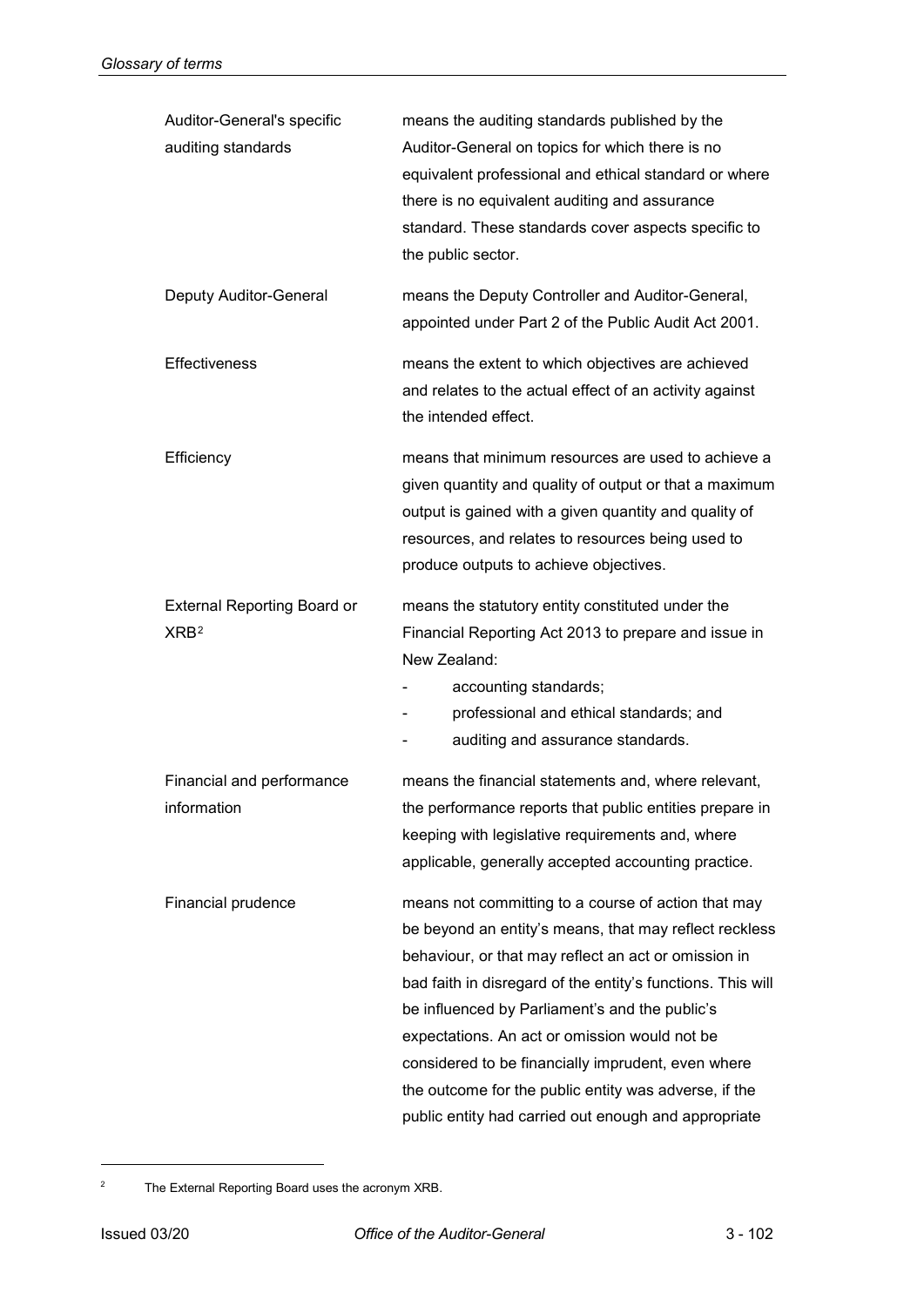|                                              | research and analysis to support its decision to act or<br>not to act, and the event could not have been<br>reasonably foreseen.                                                                                                                                                                                                                                                                                                                                                                                                                                                                                                                          |
|----------------------------------------------|-----------------------------------------------------------------------------------------------------------------------------------------------------------------------------------------------------------------------------------------------------------------------------------------------------------------------------------------------------------------------------------------------------------------------------------------------------------------------------------------------------------------------------------------------------------------------------------------------------------------------------------------------------------|
| Immediate reporting                          | means those situations where an issue is of such<br>significance or risk that the Appointed Auditor shall<br>advise the OAG about it as soon as it comes to their<br>attention. Immediate reporting requirements are set<br>out in AG-1: Reporting to the OAG.                                                                                                                                                                                                                                                                                                                                                                                            |
| Independence                                 | means:<br>independence of mind – the state of mind that<br>permits the expression of a conclusion without<br>being affected by influences that compromise<br>professional judgement, thereby allowing an<br>individual to act with integrity and to exercise<br>objectivity and professional scepticism; and<br>independence in appearance - the avoidance<br>of any facts and circumstances that might<br>cause a reasonable third party, informed only<br>by publicly available information, to conclude<br>that a firm's, or a member of the audit or<br>review team's, integrity, objectivity, or<br>professional scepticism has been<br>compromised. |
| Inquiry                                      | means an investigation, either on request or on the<br>Auditor-General's own initiative, into any matter<br>concerning a public entity's use of its resources that is<br>carried out in accordance with section 18 of the Public<br>Audit Act 2001.                                                                                                                                                                                                                                                                                                                                                                                                       |
| Management letter                            | means the written communication with management<br>or those charged with governance regarding the<br>significant findings from the annual audit.                                                                                                                                                                                                                                                                                                                                                                                                                                                                                                          |
| Non-compliance with statutory<br>obligations | means the public entity or staff within the public entity<br>have not complied with the requirements that<br>Parliament has established through legislation or<br>regulation, other than those that are generally<br>recognised to have a direct effect on the<br>determination of material amounts and disclosures in                                                                                                                                                                                                                                                                                                                                    |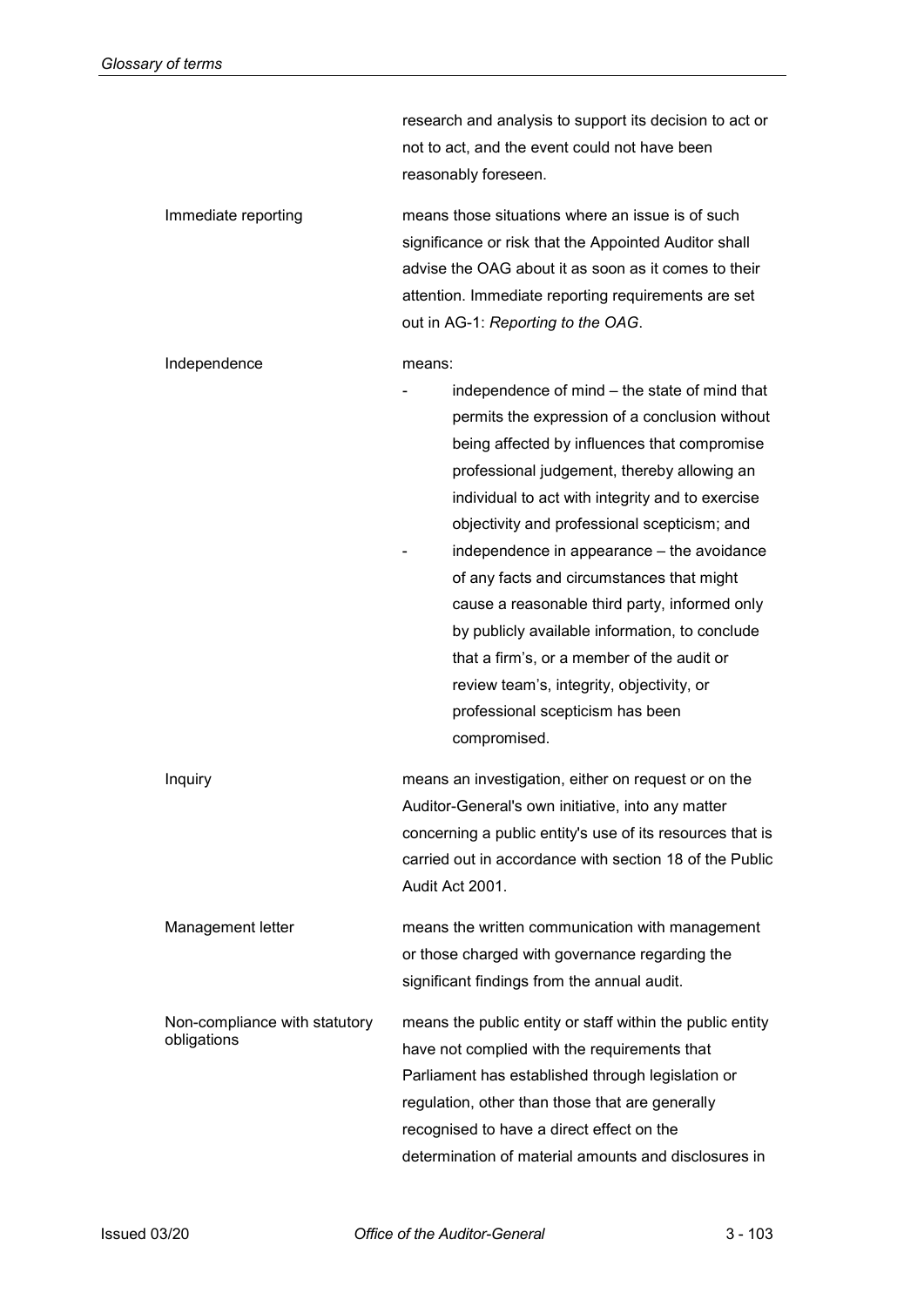|                                         | the audited information and those that may be<br>generally recognised to have a material effect on the<br>audited information because they could be expected<br>to influence readers' overall understanding of the<br>audited information.                                                                                                                                                                                                                                                                                                                                                                                                                                                                           |
|-----------------------------------------|----------------------------------------------------------------------------------------------------------------------------------------------------------------------------------------------------------------------------------------------------------------------------------------------------------------------------------------------------------------------------------------------------------------------------------------------------------------------------------------------------------------------------------------------------------------------------------------------------------------------------------------------------------------------------------------------------------------------|
| Non-standard audit report               | means an audit report containing a modified opinion,<br>an emphasis of matter, or an other matter paragraph.                                                                                                                                                                                                                                                                                                                                                                                                                                                                                                                                                                                                         |
| Office of the Auditor-General or<br>OAG | means the Office of the Controller and Auditor-<br>General and includes the Auditor-General, the Deputy<br>Auditor-General, and the staff employed by the<br>Auditor-General to plan and report on the results of<br>annual audits and to carry out other activities specified<br>in the Public Audit Act 2001.                                                                                                                                                                                                                                                                                                                                                                                                      |
| Other auditing services                 | means any services of a kind that it is reasonable and<br>appropriate for an auditor to perform that are carried<br>out in accordance with section 17 of the Public Audit<br>Act 2001.                                                                                                                                                                                                                                                                                                                                                                                                                                                                                                                               |
| Performance audit                       | means an audit of one or more public entities or parts<br>of those public entities that is carried out in<br>accordance with section 16 of the Public Audit Act<br>2001 and that is intended to examine:<br>the extent to which a public entity is carrying<br>out its activities effectively and efficiently;<br>a public entity's compliance with its statutory<br>obligations;<br>any act or omission of a public entity, in order<br>to determine whether waste has resulted or<br>may have resulted or may result; and/or<br>any act or omission showing or appearing to<br>show a lack of probity or financial prudence by<br>a public entity or one or more of its members,<br>office holders, and employees. |
| Probity                                 | means Parliament's and the public's expectations of<br>an appropriate standard of behaviour.                                                                                                                                                                                                                                                                                                                                                                                                                                                                                                                                                                                                                         |
| Professional and ethical<br>standards   | means the standards that set out the fundamental<br>principles and provides guidance on professional<br>conduct issued by the External Reporting Board that                                                                                                                                                                                                                                                                                                                                                                                                                                                                                                                                                          |